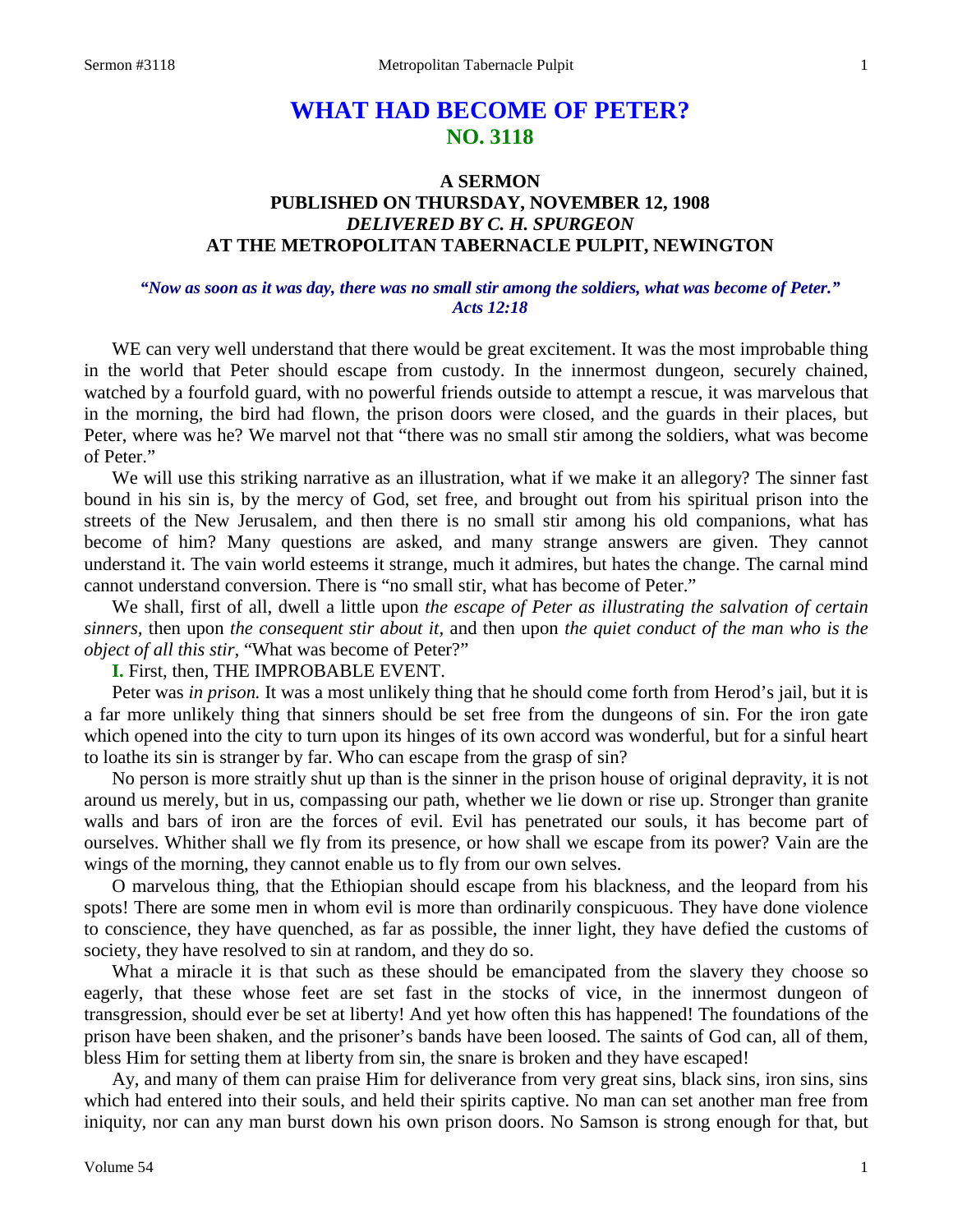there is One, "mighty to save," who has come to proclaim liberty to the captives of sin, and the opening of the prison to them that are bound by iniquity, and He has so proclaimed it that many of us are now free through His grace. O that many others, now shut up in the spiritual Bastille, may be set free!

But besides being in prison, Peter was *in the dark.* All the lamps had been quenched for the night in his miserable place of confinement. Such is the estate, spiritually, of every unconverted sinner, he is in the dark, he does not know Christ, nor apprehend his own condition, nor comprehend eternal realities. What a shade of darkness is he in, who has never heard the Gospel! But alas! there are some who have heard it, often heard it, and yet their eyes are holden so that they cannot see the light, and they are as badly in the dark as those upon whom the lamp has never shone.

Does it not seem impossible to convert such darkened ones? You have held up, as it were, the very sun in the heavens before their eyeballs, while you have preached salvation by Christ, and yet so blind are they that they have seen nothing! Can these blind eyes see? Can these prisoners of midnight escape from the prison through its long corridors and winding passages? The thousands in this city who never attend the house of prayer, is it possible to get at them? Can the grace of God ever come to them?

Yes, we bless God that as the angel came into Peter's prison, and brought a light with him, so the Spirit can come into the prison of man's sin, and bring heavenly illumination with Him, and then he will see, in a moment, the truth as it is in Jesus, which he never knew before. Glory be to God, He can lead the blinded mind into daylight, and give it eyes to see and a heart to love the truth divine. We can testify of this, for so has God worked upon *us,* and why should He not thus work upon others? But it is a great marvel, and when it is performed, there is "no small stir."

Peter's case, in the third place, had another mark of hopelessness about it. He was in prison, he was in the dark, and *he was asleep.* How can you lead a man out of prison who is sound asleep? If you cannot enter and awaken him, what can you do for him? Suppose the doors were opened, and the chains were snapped, yet if he remained asleep how could he escape? We find that the angel smote Peter on the side. I daresay it was a hard blow, but it was a kind one.

Oh, how I wish the Spirit of God would smite some sleeping sinner on the side at this moment! I would not mind how sharp or cutting the blow might be for the time being, if it made him start up and say, "How can I escape from this dreadful cell of sin?"

My brethren, how difficult it is to arouse some minds from their indifference! The most indifferent people in this world are those who have prospered in business for a long time without a break, they are accumulating money as fast as they can count it, and they have not time to think about eternal things.

Another very hardened class consists of those who have enjoyed good health for a long time, and have scarcely known an ache or a pain. They do not think about eternity. It is a great blessing to enjoy health, but it is also a great blessing to suffer sickness, for it is often the means of awakening the slumbering heart.

Many dream that because things go smoothly with them, they are all right, and yet they are peculiarly in danger. O Spirit of the living God, smite them on the side! I have known this smiting come to some by a sermon, to others by the personal remark of a friend, to others by the death of a companion, or by the loss of a dear child, or by great trouble and want. Well, if your souls are saved, you will not in later days be sorry for the awakening trouble which helped to bring you to the Savior.

Yes, the most indifferent have been awakened, and why should it not be so again? The church prayed for Peter, and those prayers brought the angel to awaken him, let us pray for indifferent sons and careless daughters, let us pray for the godless, Christless population around us, and God's Spirit will yet arouse them, and make them cry with a bitter cry, "Lord, save us, or we perish!"

There was further difficulty about Peter's case. He was in the prison, in the dark, asleep, and *he was also chained.* Each hand was fastened to a soldier's hand. How could he possibly escape? And herein is the difficulty with some sinners, they cannot leave their old companions. Suppose the gay young man should propose to think about religion? Why, this very night he would be ridiculed for it. Suppose he endeavored to walk in the ways of holiness, is there not chained to his left hand an unholy companion? It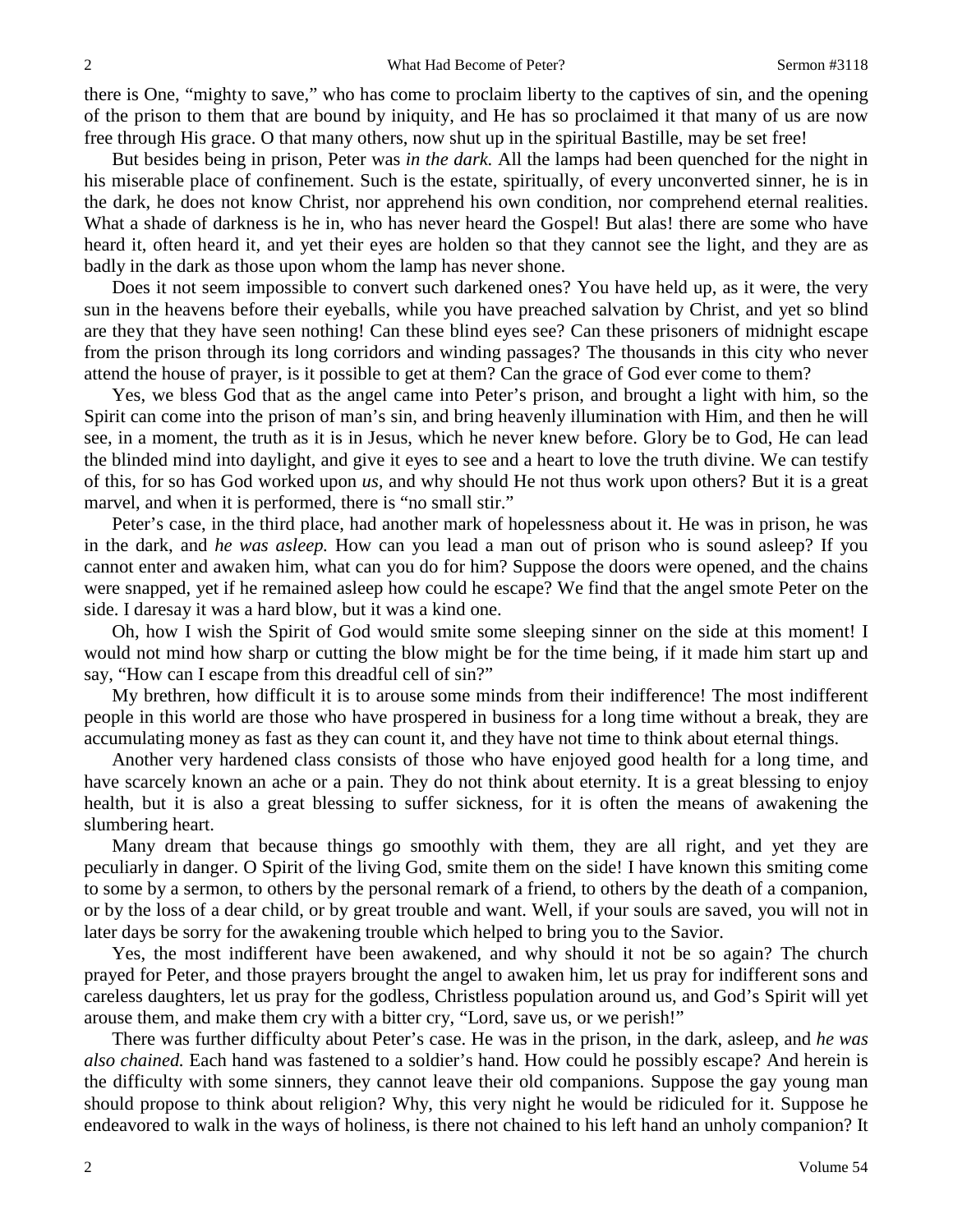may be some unchaste connection has been made, how shall he break away from it? Let a man be joined to an ungodly woman, or let a woman have once given herself up to an unholy alliance, and how hard it is to set them free!

Yet Peter did come out of prison though he was chained to his guards, and Christ can save a sinner though he is bound hand and foot by his intimate association with other sinners as bad as himself. It seems impossible that he should be set at liberty, but nothing is impossible with God. There may be some here who have had to snap many an old connection, and get rid of many an evil association, but by divine grace, it has been done. We give God the glory of it, and do not wonder at the "stir" which it has made.

In addition to all this, Peter was not only chained, but *he was guarded by soldiers placed outside the prison.* And oh, how some sinners, whom God means to bless, are similarly guarded! The devil seems to have an inkling that God will save them one day, and therefore he watches them, fearful lest by any means they should escape out of his hands, he guards them day and night.

When men receive a tender conscience, or have their minds a little aroused, Satan will not trust them to enter the house of prayer, or if they do come, he comes with them, and distracts their attention by vain thoughts or fierce temptations, or if they are able to hear the sermon attentively, he will meet them outside, and try to steal away the good seed from their hearts. He will assail the man with temptation here and temptation there, he will assault him through some chosen instrument, and then again by another messenger of a like character so that if by any means, he may keep him from being saved.

But when the Lord means to save, He makes short work of the guards, the prison, the darkness, the chains, the devil and all his allies. If the Lord means to save you, man, whoever you are, He will overcome your old master and his guards, the Lord's eternal will shall assuredly overcome your will, the will of Satan, the lusts of the flesh, and your own resolves, and although you may have made a league with death and a covenant with hell, yet if the eternal JEHOVAH wills it, He can break your covenant, and set you free, and lead you a captive at the wheels of His chariot of mercy, for with God nothing is impossible.

Once more, Peter was, in addition to all this, *on the eve of death.* It was his last night, the night before his execution. It is a very sweet thing to think of Peter sleeping. It reminds one of the saint whom we read of in Foxe's Book of Martyrs. When the jailer's wife came in the morning to call him, he was so sweetly asleep that she had to shake him to awaken him. It was a strange thing to disturb a man and say, "It is time to get up and be burnt!" But he slept as sweetly as though he should be married that morning instead of meeting a cruel death.

God can give His people the greatest peace in the most disturbing times. So Peter slept. But that is not the point I wish to dwell upon. The next morning he was to die, but God would not have him die. Perhaps someone who hears or reads these words is despairing—so despairing that he is ready to lay violent hands upon himself, or perhaps, there is one so sick that if the Lord does not appear to him very soon, it will be too late.

Blessed be God, He never leaves His elect to perish in sin. He never is before His time, but He never is behind it. He comes in at the last moment, and when it seems as though eternal destruction would swallow up His chosen one, He stretches out His hand, and achieves His purpose. May this remark be a message from God to someone! Though you have gone far in sin, and are near your end, yet the Lord, who can do anything and everything, may come to you and save you even now, at the eleventh hour, and then there will be a "stir" indeed.

We have thus remarked upon a whole series of improbabilities, but I have noticed that it is often the most unlikely people who are saved. There are many of whom I thought, "Surely the Lord's anointed is before me," and I have been disappointed in them, and there are many others, who came to hear out of curiosity, and were the least likely to be impressed, who nevertheless have been met with by sovereign grace. Does not this encourage you to say, "Why should not the Lord meet with me?" Ah, dear soul, why not?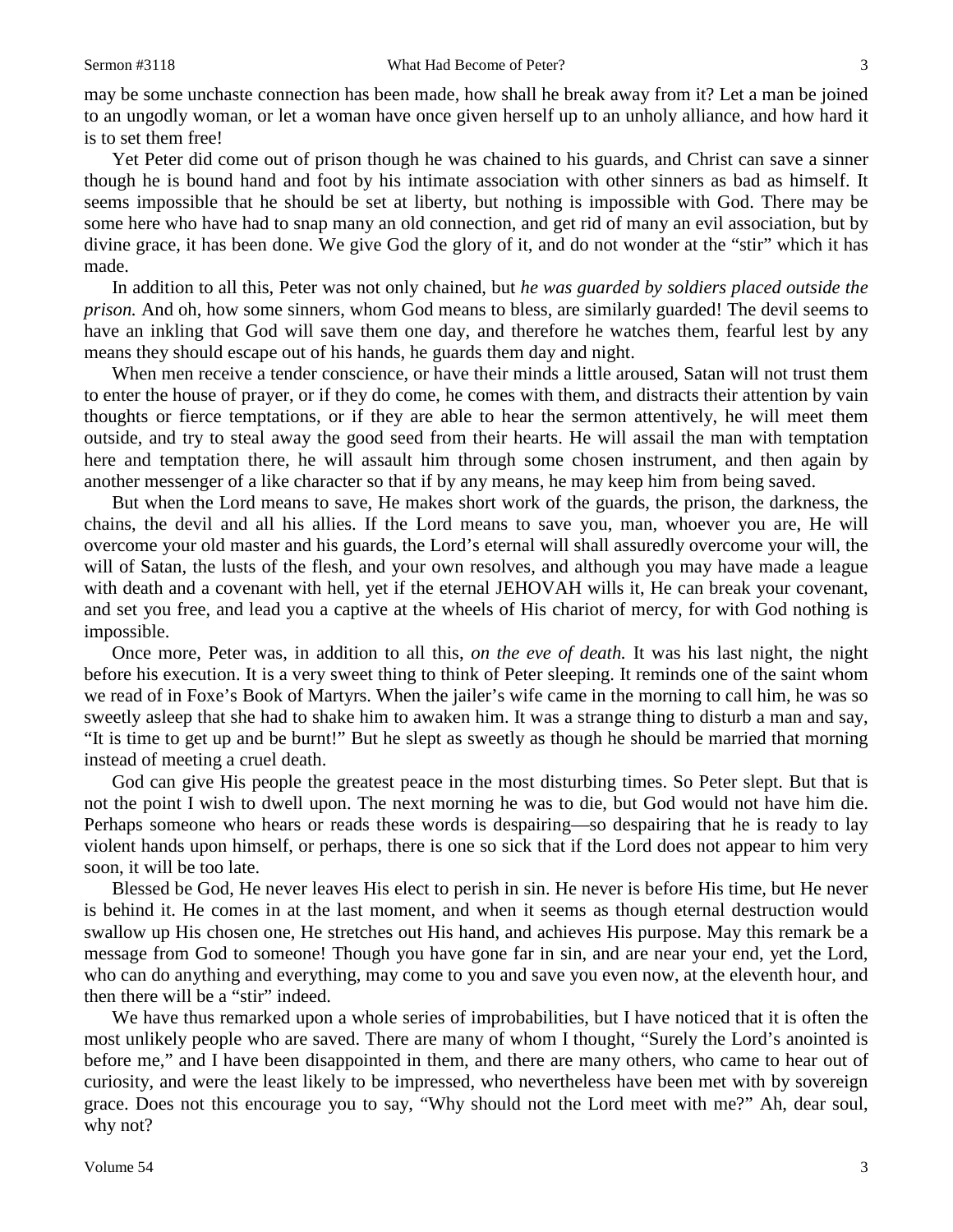And what is more, He will regard you if you listen to this word of His, "He that believeth on the Son hath everlasting life." To believe on Jesus Christ is simply to trust Him. Then do you trust Him, for if you do trust your guilty soul entirely on Jesus, He *has* met with you, and you *are* saved, *now.* Go and sin no more, your sins, which are many, are forgiven you! That is salvation in a nutshell. Whosoever reposes his trust in Jesus is saved. God grant such faith to you!

**II.** Secondly, in consequence of this great event, THERE WAS NO SMALL STIR, "what was become of Peter." When the Lord saves an unlikely individual, there is sure to be a stir about it.

The text says, "There was no small stir *among the soldiers."* So, generally, the stir about a sinner begins among his old companions. "What has become of Peter? I thought he would have met us tonight at our drinking bout. What has become of Peter? We were going to the theater together. What has become of Peter? We intended to have a jolly time of it at the horse races. What has become of Peter? We had agreed to go to the dancing saloon together."

Those who were his old companions say, "We did not believe he would ever have been made religious. He'll never make a saint! We'll fetch him back. He has got among those canting Methodists, but we'll make it too hot for him. We will jest at him and jeer at him till he can't stand it, and if that does not do, we will threaten him, cast doubts on his creed, and set fresh temptations before him."

Ah! but if God has set him free from sin, he is free indeed, and you will never lead him back to prison again. When you meet him, you will find him a new man, and you will be glad to get away from him, for he will prove too strong for you.

Often, when a man's conversion is thorough, not only is he rejoiced to get away from his old companions, but his old companions are wonderfully glad to keep clear of him. They do not like the manner of him. He is so strange a man to what he was before. They say, "What has become of Peter? His ways are not ours. What has happened to him?" If a dog were suddenly turned into an angel, the other dogs would be puzzled, the whole kennel would take to howling at him.

But after the soldiers came *Herod.* Herod wondered, "What has become of Peter? Did I not put sixteen men to guard him? Did I not provide heavy chains for his feet? Did I not chain him wrist to wrist to a soldier? Did I not put him in the innermost ward of the prison? What has become of Peter?" Herod grew very wroth. He was delighted to have killed James, and he meant to have killed Peter, and therefore he cried, in great chagrin, "What has become of Peter?"

What a sight it would be to see the devil when he has lost some chosen sinner, when he hears the man who once could swear beginning to pray, when he beholds the heart that once was hard as adamant beginning to melt! I think I hear him say to himself, "What has become of Peter? Another of my servants has deserted me! Another of my choice followers has yielded to my foe! What, has Christ taken another lamb from between the jaws of the lion? Will He leave me none? Shall I have no soldiers? Shall none of my black guard be left to me? Am I to be entirely deserted? What has become of Peter?"

Oh, it is a glorious thing to cause a howling through the infernal regions, and to set devils biting their tongues because poor sinners have snapped their chains! Pray that as the prayers of the church then set Peter free, and made Herod angry, so the prayers of the church now may set sinners free and put the devil to shame.

But we must not forget *the Jews.* They had expected to see Peter die, and when they found that they would have to eat the Passover with the bitter herb of Peter's escape from prison, they began to say to one another, "What has become of Peter?" They could not understand his escape.

Many in these days are like the Jews. They are outsiders, they do not associate with sinners in their grosser vices, but they look on. Whenever they hear of a man converted, if he be indeed really changed, they say, "What has come to him? We don't understand him!" They put him down as a fanatical fool. Their maxim is that if you like to go to a place of worship, all well and good, and if you like to have a religion, all well and good, but don't make a fuss about it, don't get carried off your legs by it, keep it to yourself and be quiet over it.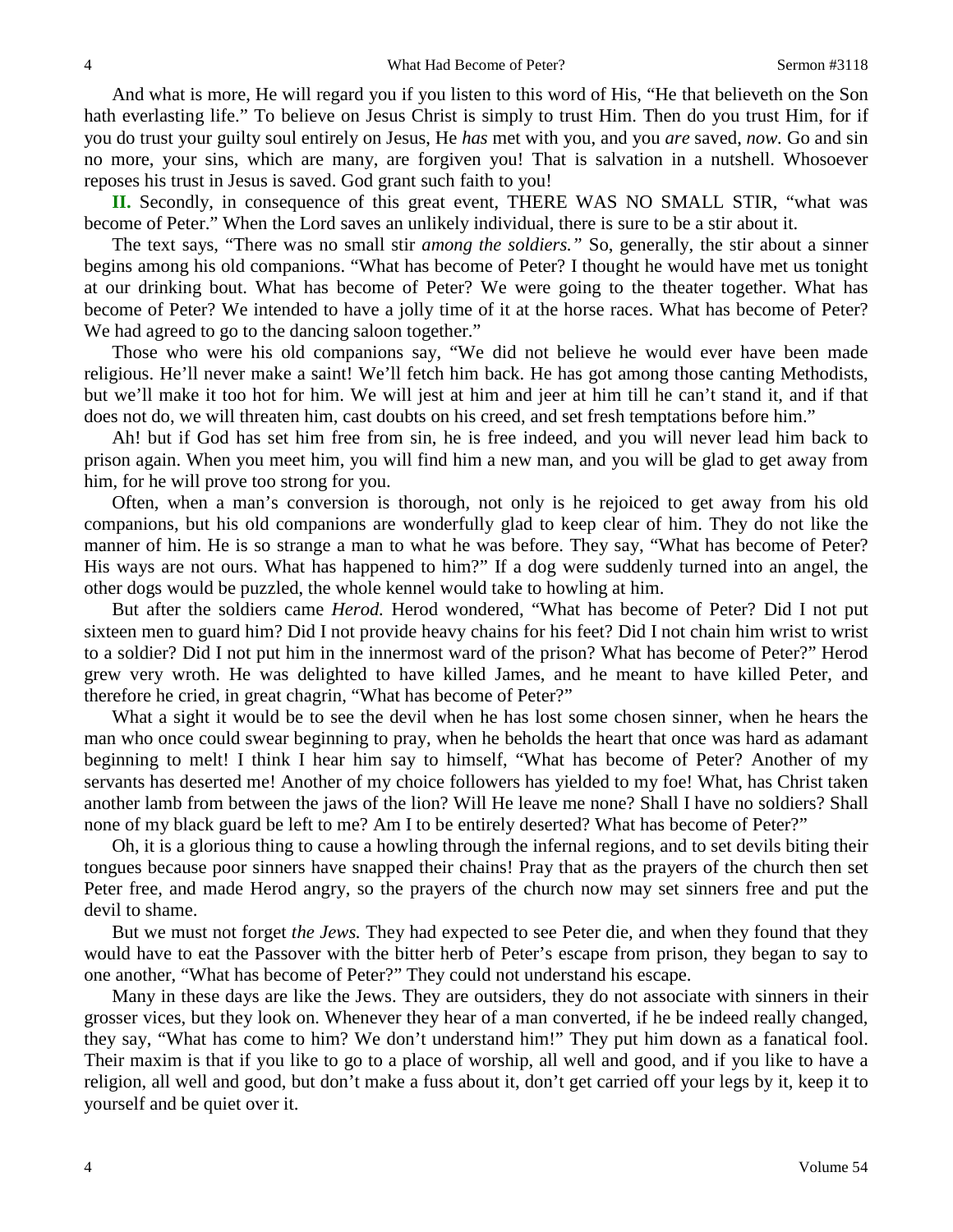They think that to be lukewarm is the finest condition of mind, whereas the Savior has said, "Because thou art lukewarm, and neither cold nor hot, I will spew you out of my mouth." When a man becomes genuinely converted, especially if he has been a notorious sinner, these irreligious religious people cry out, "What has become of Peter?" The Lord grant that there may be much of this outcry in these days!

And surely, also, there was no small stir *amongst God's own people.* There was a great stir in that prayer meeting when Rhoda went back and said, "There's Peter at the gate!" "Never, never." "But I know his voice. He has been here many times, I can't be mistaken." "Ah!" said one, "it may be his ghost, it can't be Peter himself. It is impossible!"

So, sometimes, when a sinner who has been very notoriously evil, has been converted, after he had been the subject of many prayers, God's people will say, "What, that man converted? It cannot be." When Paul, who had persecuted the church, was brought to be a Christian, it was very hard to make the disciples believe it. They had heard by many of this man, how he had put the saints to death, surely he could not have become a disciple of Christ. There was no small stir what was become of Paul in those days. Christians could hardly think that his conversion was genuine.

I pray the Lord, in these times, to convert some very terrible opposer of His Gospel, some notorious enemy of the truth. I pray that some of those great philosophers of this learned age, who are always startling us with new absurdities, may be made to feel the power of the sovereign grace of God. I do not know why they should not.

Let us pray for it, and it will come to pass. Let us ask the Lord to save even those who brandish their silly learning in the face of the eternal wisdom, and they may yet be brought down to sit humbly at the Savior's feet, and then there will be no small stir in the church, "What has become of Professor this and that?" O Master, for Your own glory's sake, grant that it may be done!

**III.** The last point is this, THE QUIET CONDUCT OF THE MAN ABOUT WHOM THERE WAS ALL THIS STIR.

What had become of Peter? He was out of prison. Where was he? I will tell you. In the first place, *he had gone to a prayer meeting* [See sermon #1247, The Special Prayer Meeting SPECIAL PRAYER MEETING]. It is a very good sign that a man has been really awakened when he goes uninvited to a prayer meeting. I love to see a stranger come stealing in, and sit in a corner, where God's people are met for supplication.

Any hypocrite may come to worship on a Sunday, but it is not every hypocrite who will come to the meeting for prayer. Anybody will come to listen to a sermon, but it is not everybody who will draw near to God in prayer. Surely, when the prayer meeting comes to be loved, it is good and hopeful evidence. What has become of Peter? He is not at the gin palace. What has become of Peter? He is not at the races. What has become of Peter? He is not with his old associates at the skittle ground. No, but he is drawing near to God, where humble believers are crying to the Most High for a blessing.

The next thing was, *he joined the Christians.* I do not say that Peter had not done so before, but on this occasion, he went to the place where the Christians were and sat down with them. So that sinner whom God sets free from sin straightway flies to his own company. "Birds of a feather flock together," and those who bear the true feather of the white dove, and have been washed in Christ's blood, "fly as a cloud, and as doves to their windows."

You do not love Christ if you do not love His people. If you love the Lord who has saved you, you will love the people whom the Lord has saved, and you will, like Peter, find out your brethren and join with them. See then, you who have been making a stir about what has become of the new convert, we have told you where he is. He has joined the church of God. He is going to be baptized, and he is following Christ through evil report and good report. What do you say to that?

I will tell you yet further what has become of Peter. *He has begun to tell his experience at a church meeting.* Peter did that very soon. He beckoned with his hand, and told them how the Lord had brought him out of the prison. What a delight it is to see a man who was just now black in the mouth with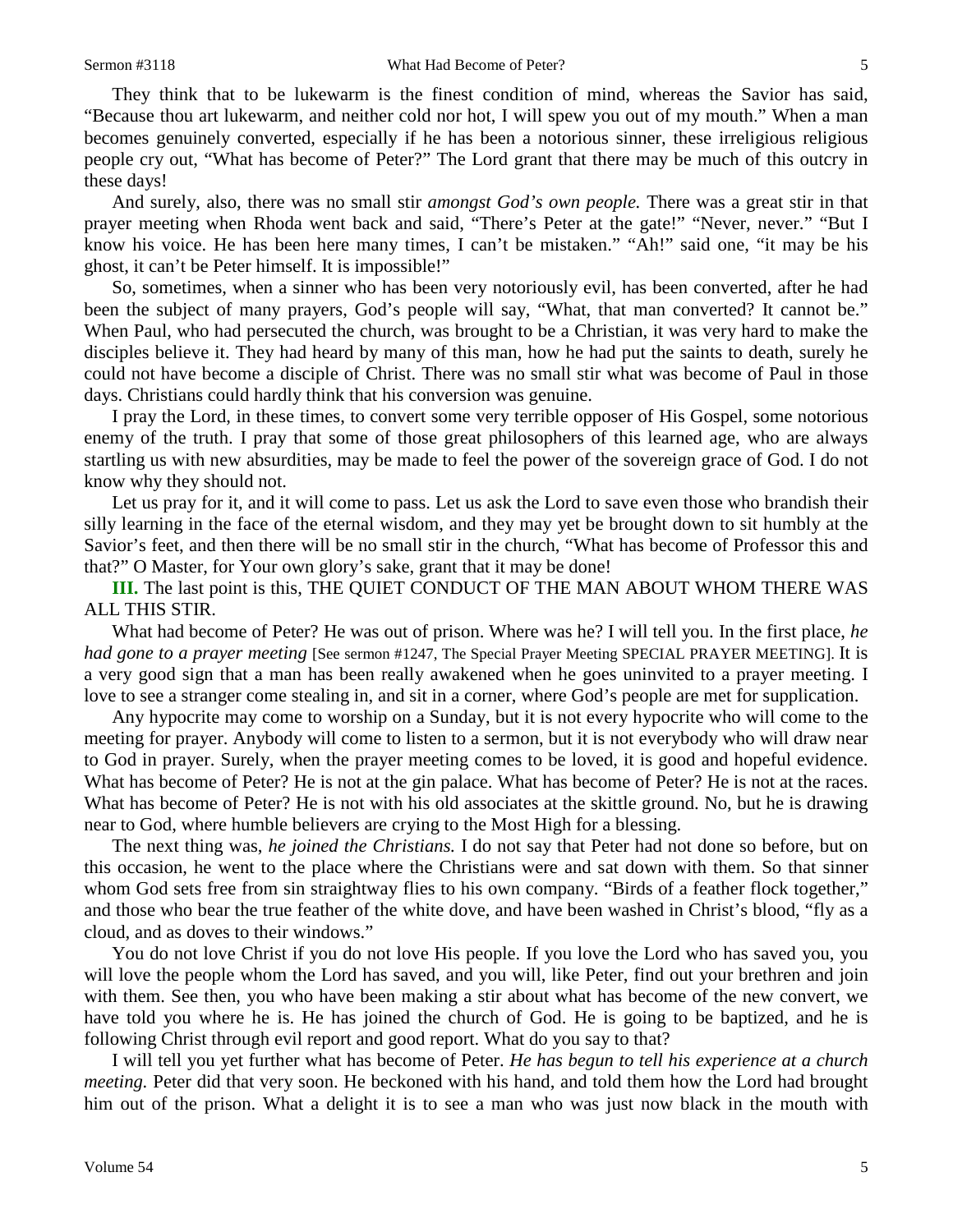blasphemy, stand up and bless the Lord for what His grace has done for him. "I should think it strange," says one, "if that ever happened to me."

My dear hearer, I would not think it strange, but should bless God for it. God grant that it may happen, and that I may hear of it! No experience in the world is so sweet as that of a sinner who has been in captivity to evil, and has been brought out with a high hand and an outstretched arm. An uncommon sinner, who has been remarkably converted, tells a more than ordinarily encouraging story in our church meetings, and we delight in such glad tidings. That is what has become of Peter.

And then, lastly, it was not long before *Peter was preaching the Gospel of Jesus Christ.* And oh! you who have been wondering what has become of some ungodly companions of yours, I should not be surprised if you hear them telling others what God has done for their souls. I should like to have heard John Newton's first sermon after he had been a slave dealer, with his life full of all manner of villainy, and God had met with him in mercy. Oh, it must have been a sweet sermon, wet with tears! I will be bound to say that there were no sleepy hearers. He would talk in a way that would melt others' hearts, because his own was melted.

I should like to have heard John Bunyan, though under a hedge, preaching the Gospel of Jesus, while he told what God had done for a drunken tinker, and how He had washed him in the precious blood of Jesus and saved him. Those who know what sin is, and what the Savior has saved them from, can speak "in demonstration of the Spirit and of power." Peter could say, "I was in prison, but I gained my liberty, and it was the work of God." He could bear good testimony to what God has done for him.

I hold up the blood-red standard at this time, I am a recruiting sergeant, and I want, in God's name, to enlist fresh soldiers beneath the standard of the cross. "Whom will you enlist?" says one. "What must their characters be?" They must be guilty, I will have nothing to do with the righteous. The Savior did not come to save those who are not sinful, He came to save sinners.

I looked out of my window last winter, when it had been raining for several months almost incessantly, and I saw a man with a garden hose watering plants, and I looked at him again and again, and to this moment I cannot understand what he was at, it did seem to me an extraordinary thing that a man should be watering a garden when the garden had been watered by the rain for a hundred days or so with scarcely a pause.

Now, I am not going to water you who are already dripping with your own self-righteousness. Nay, nay, what need have you of grace? Christ did not come to save you good people. You must get to heaven how you can, on your own account. He has come to wash the filthy and heal the sick, and O, ye filthy ones, before you I hold up the Gospel banner and say again, "Who will enlist beneath it?" If you will, the great Captain of salvation will take your guilt away, and cast your sins into the depths of the sea, and make you new creatures through the power of His Spirit.

"Well," says one, "If I am enlisted, and become a new creature, what shall I do?" I will not say what you *shall* do, but if the Lord saves you, you will love Him so much that nothing will be too hard, or too heavy, or too difficult for you. You will not need driving, if you once receive His great salvation, you will be for doing more than you can, and you will pray for more grace and strength to attempt yet greater things for His name's sake.

A man who has had much forgiven, what will he not attempt for the service and glory of Him who has forgiven him? May I be fortunate enough to enlist beneath the Savior's banner some black offender! That is the man for Christ's service, that is the man who will sound out His name more sweetly than anybody else. That is the man who will be afraid of no one. That is the man who will truly know the power of the Gospel of Christ to a demonstration.

Oh, that the Lord would bring such men among us, for we want them in these days—men who will come right out, without doubt, fear, or quibbling, facing all criticisms, defying all opinions and each one saying, "Sinners, Christ can save you, for He saved me. I was a drunkard and a thief, but God has forgiven, and cleansed, and washed me, and I know the power of His salvation." Pray, members of the church, that both among men and women there may be many such conversions, and that throughout this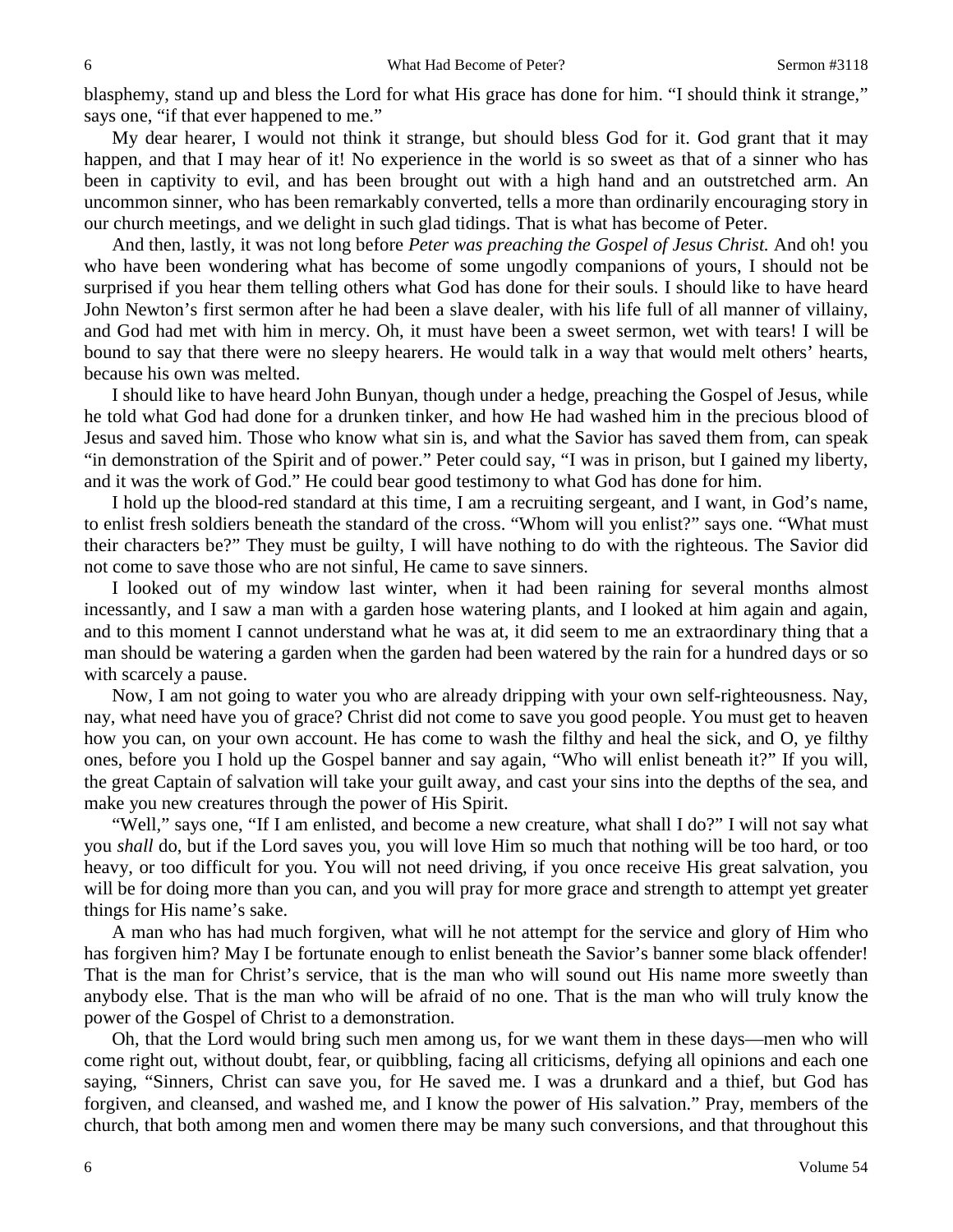city of London there may be no small stir, "What has become of Peter," and may that stir be to the praise and glory of God! Amen.

### **EXPOSITION BY C. H. SPURGEON**

# *2 PETER 1*

## **Verse 1.** *Simon Peter, a servant and an apostle of Jesus Christ, to them that have obtained like precious faith with us through the righteousness of God and our Savior Jesus Christ:*

Peter here uses both his names—Simon or Simeon, which was his first name and signifies, "hearing with acceptance." and happy are they who have the hearing ear and the receptive heart, and then there is what I may call his Christian name, the name which Christ gave him, Petros, or Cephas, a rock or stone. Those who learn to hear well, since faith cometh by hearing, may hope to obtain even greater stability of character than Peter had. Observe that Peter calls himself, "a servant of Christ." There is no higher honor than to be a servant of God. "To serve God is to reign." An ancient philosopher was the author of that maxim, and Christianity fully endorses it. He is a true king who is a servant of God.

In this respect, all believers are on a level with Peter, but here is his distinguishing title, "an apostle of Jesus Christ," a sent one, one who had seen the Lord, and who could bear personal testimony to the fact of His existence, His death, and His resurrection. Hence the apostleship has ceased, since there are no longer any who lived in our Lord's days upon the earth.

Mark the reason why this epistle, like the first, is called "the general Epistle of Peter," since it is addressed, not to any one church, as Paul's epistle to the Ephesians, but to all saints, not to the Hebrews alone, but to the Gentiles as well. It is a general epistle, addressed to all those who have "obtained like precious faith." These words were written by the apostle Peter many centuries ago, yet they come to us as fresh as if he had written them but yesterday, and may God grant us grace to profit from them as they are read by us today! After the apostle's titles comes the salutation of his epistle,—

**2-5.** *Grace and peace be multiplied unto you through the knowledge of God, and of Jesus our Lord, according as his divine power hath given unto us all things that pertain unto life and godliness, through the knowledge of him that hath called us to glory and virtue: whereby are given unto us exceeding great and precious promises: that by these ye might be partakers of the divine nature, having escaped the corruption that is in the world through lust. And beside this,—*

"Since it is God who, by His divine energy, has made you partakers of the divine nature, see that you use your grace-given energy, rest not idly upon your oars because the tide of grace carries your ship onward."

#### **5.** *Giving all diligence,—*

It is not man's effort that saves him, but on the other hand, grace saves no man to make him like a log of wood or a block of stone, grace makes man active. God has been diligently at work with you, now you must diligently work together with Him.

**5-7.** *Add to your faith virtue; and to virtue knowledge; and to knowledge temperance; and to temperance patience; and to patience godliness; and to godliness brotherly kindness; and to brotherly kindness charity.*

As you have seen the mason take up first one stone, and then another, and then gradually build the house, so are you Christians to take first one virtue, and then another, and then another, and to pile up these stones of grace one upon the other until you have built a palace for the indwelling of the Holy Ghost.

Faith, of course, comes first, because faith is the foundation of all the graces, and there can be no true grace where there is no true faith. Then "add to your faith virtue," which should have been translated "courage." True courage is a very great blessing to the Christian, indeed without it, how will he be able to face his foes? "And to courage knowledge," for courage without knowledge would be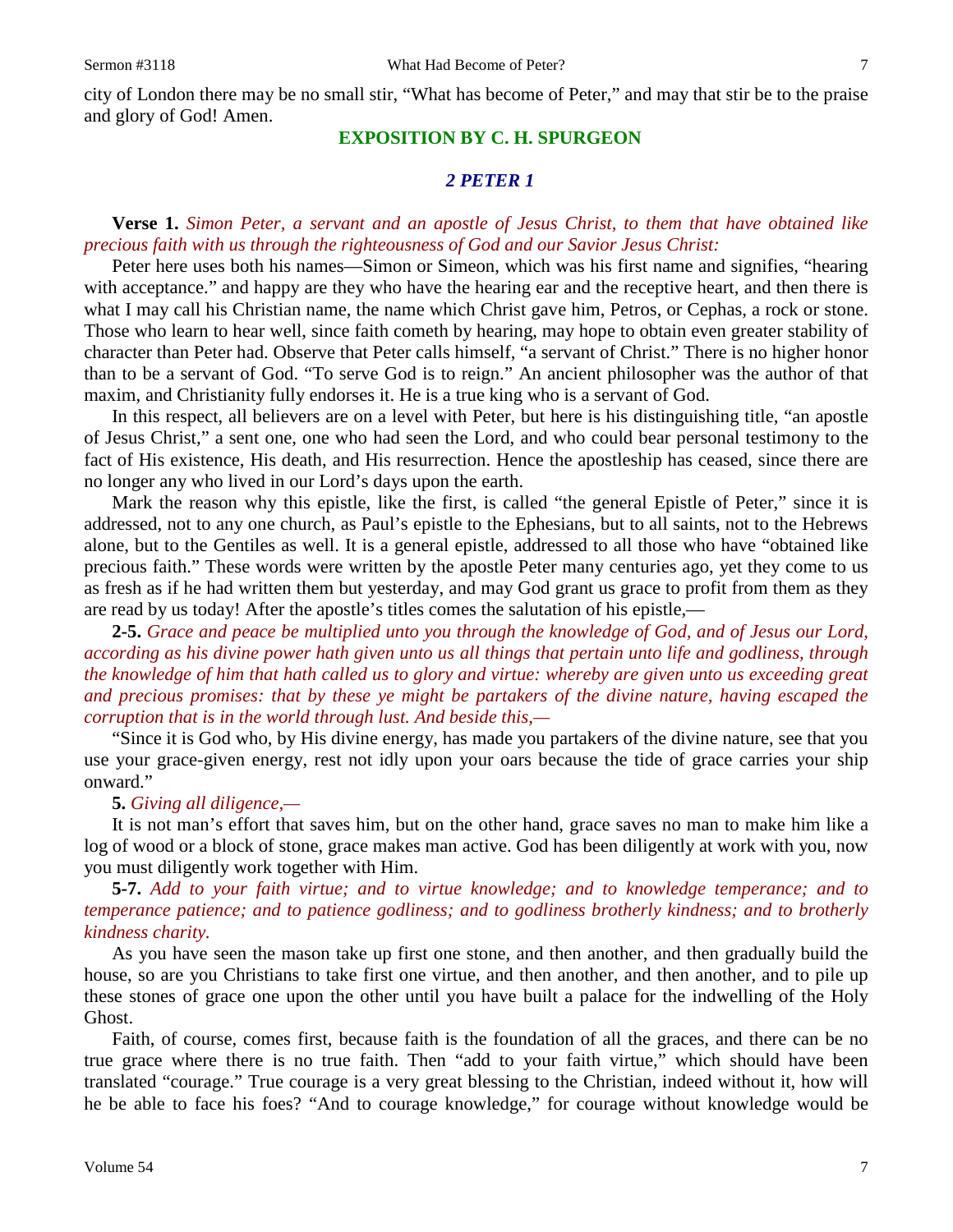foolish rashness, which would lead you to the cannon's mouth when there was nothing to be gained by flinging away your life.

"And to knowledge temperance," for there are some who no sooner get knowledge than they are carried away with the new doctrine which they have learned, and become like men intoxicated, for it is possible to be intoxicated even with the truth. Happy is that Christian who has temperance with his knowledge, who, while holding one doctrine, does not push that to the extreme, but learns to hold other doctrines in due conformity with it.

"And to temperance patience," or endurance, so that we are able to endure the "trial of cruel mocking" or sharp pains, or fierce persecutions, or the usual afflictions of this life. He is a poor Christian who has no power of endurance, a true Christian must "endure hardness as a good soldier of Jesus Christ."

"And to endurance godliness," having a constant respect to God in all our ways, living to God and living like God as far as the finite can be like the Infinite. "And to godliness brotherly kindness." O dear friends, let us be very kind to those who are our brothers in Christ Jesus, let the ties of Christian kinship unite us in true brotherhood to each other. "And to brotherly kindness charity." Let us have love to all men, though specially to the household of faith.

**8.** *For if these things be in you, and abound, they make you that ye shall neither be barren nor unfruitful in the knowledge of our lord Jesus Christ.*

I am sure you do not wish to be barren, I cannot imagine that any of you will be content to be unfruitful, so seek after all these virtues, and may God help you to give diligence to the attainment of them.

**9-10.** *But he that lacketh these things is blind, and cannot see afar off, and hath forgotten that he was purged from his old sins. Therefore the rather, brethren, give diligence to make your calling and election sure: for if you do these things, you shall never fall.* 

He who is diligent in seeking these graces is kept from falling. Every Christian is safe from a final fall, but he is not safe from a foul fall unless he is kept by grace.

**11.** *For so an entrance shall be ministered unto you abundantly into the everlasting kingdom of our Lord and Savior Jesus Christ.*

In this life you shall enjoy all the privileges of the inheritors of the kingdom of heaven, and in the life to come you shall go into the harbor of eternal peace like a ship with all her sails full, speeding before a favorable wind, and not as one that struggles into harbor—

### *"Tempest-tossed, and half a wreck."*

**12.** *Wherefore I will not be negligent to put you always in remembrance of these things, though ye know them, and are established in the present truth.*

We are not merely to preach new truths which people do not know, but we are also to preach the old truths with which they are familiar. The doctrines in which they are well established are still to be proclaimed to them. Every wise preacher brings forth from the treasury of truth things both new and old—new, that the hearers may learn more than they knew before, old, that they may know and practice better that which they do already know in part.

**13-14.** *Yea, I think it meet, as long as I am in this tabernacle, to stir you up by putting you in remembrance; knowing that shortly I must put off this my tabernacle, even as our Lord Jesus Christ hath shewed me.*

In the last chapter of the Gospel according to John, it is recorded how Christ prophesied concerning the death of Peter, that when he was old, he would stretch forth his hands, and another should gird him, and carry him whither he would not. The evangelist adds, "This spake he, signifying by what death he should glorify God." The prospect of crucifixion was thus always before Peter's mind, and knowing